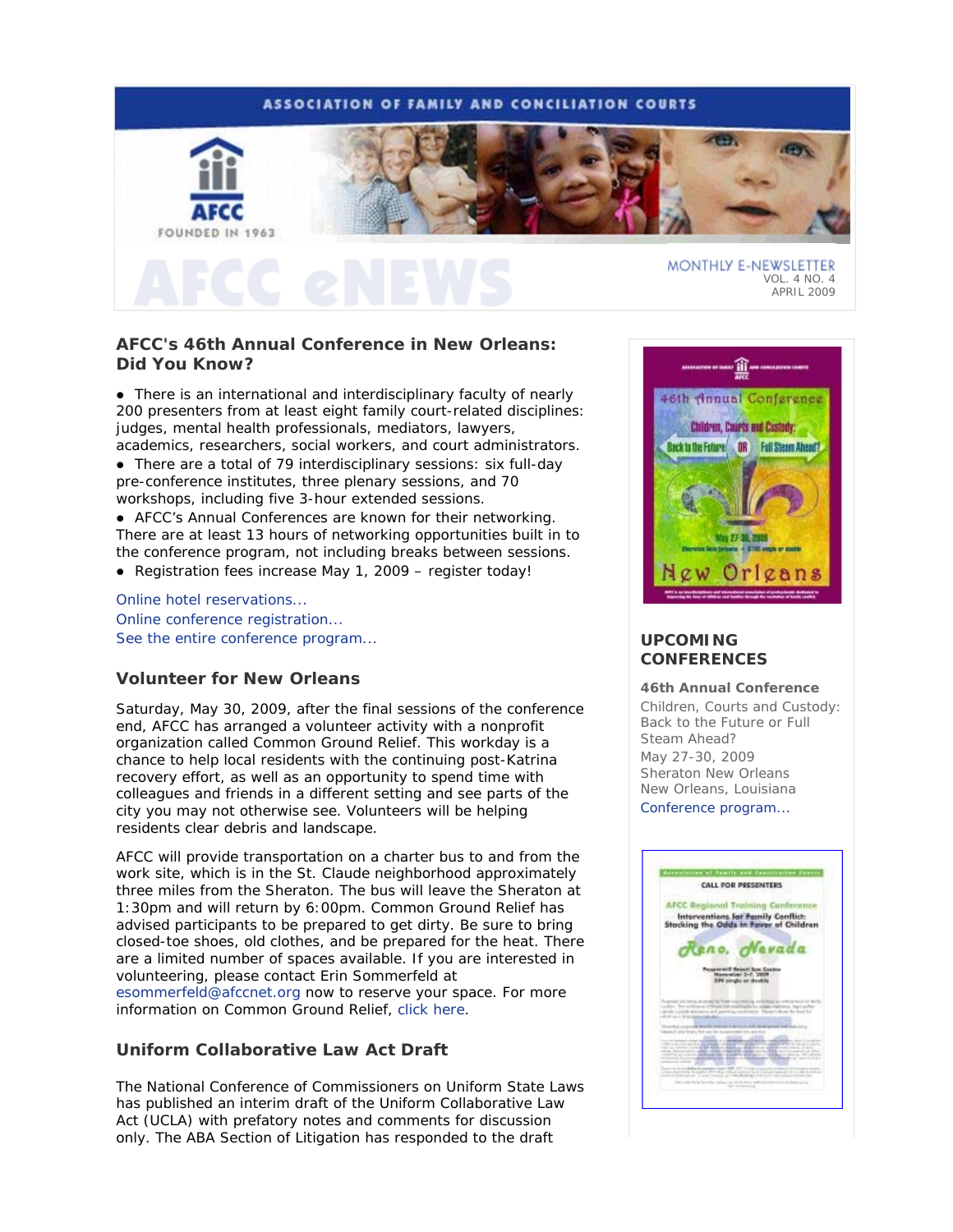with specific concerns that challenge the Draft Act. The Reporter for the UCLA is Andrew Schepard, a long-time AFCC member and editor of the AFCC journal, *Family Court Review*.

Click here to read the UCLA draft...

Click here to read Litigation Section response...

## **FEATURED ARTICLE**

**Marital Mediation for Family Mediators** 

*by John Fiske, courtesy of Mediate.com* 

If you are a family mediator, you might expand your practice to offer mediation to help couples stay married. The process, called "marital mediation," uses the specific settlement focus of mediation to preserve a marriage in ways not attempted by family therapy. The process uses your family mediation skills to help couples negotiate new terms for their marriage. Couples may use mediation to enter into a written post-marital contract defining their own solutions.

Read more...

## **ASK THE EXPERTS**

**Top Ten Things to Consider When Developing a Parenting Plan** 

*by the FLAFCC Parenting Plans Taskforce* 

The AFCC Florida Chapter Taskforce on Parenting Plans has looked to current research to provide for the development of empirically advised parenting plans. The Florida Chapter hopes to post more information, including a substantial bibliography, on its web site at FLAFCC.com soon. Read the Top Ten list...

# **RESEARCH UPDATE**

**Siblings Are Not Equally Affected by Parental Anger**  *Courtesy of J.M. Craig Press, Inc.* 

We have known for some time that when children witness parental conflict, it can have an adverse effect upon them. This study goes further by examining the impact of parents' hostility on the behavior of their children.

Read more...

# **AFCC Brief Focused Assessments Task Force**

## **Draft for Comment**

The AFCC Task Force for Brief Focused Assessments, co-chaired by Phil Bushard, D.P.A. and Linda Cavallero, Ph.D., was given the task of defining a model of "focused" or "brief" evaluation and to write suggested guidelines for such work. A draft document is now available for comment.

Read draft here...

## **Featured Blogs and eNewsletters**

Martha New Milam, AFCC member from Durham, North Carolina writes a family law blog, the Durham Family Law Journal, with news and comments about family law related matters. http://durhamfamilylawjournal.blogspot.com.

## **AFCC Regional Training Conference**

*Interventions for Family Conflict: Stacking the Odds in Favor of Children*  November 5-7, 2009 Peppermill Resort Reno, Nevada Submit workshop proposal...

## **AFCC 47th Annual**

**Conference**  June 2-5, 2010 Sheraton Denver Denver, Colorado

### **AFCC Ninth Symposium on Child Custody Evaluations**

October 28-30, 2010 Hyatt Regency Cambridge Cambridge/Boston, Massachusetts

## **AFCC 48th Annual**

**Conference** June 1-4, 2011 Hilton Orlando Bonnet Creek Resort Orlando, Florida

# **AFCC Trainings**

Training schedule & brochure

**Advanced Issues in Child Custody**  *Nancy Williams Olesen, Ph.D.*  June 22-23, 2009 Chicago, Illinois

### **Parenting Coordination: Advanced Practice and Skills**

*Joan B. Kelly, Ph.D.* June 24-25, 2009 Chicago, Illinois

# **AFCC Chapters**

**Minnesota Chapter Annual Conference**  April 24, 2009 St. Paul Campus of the University of Minnesota St. Paul, Minnesota

# **JOIN AFCC**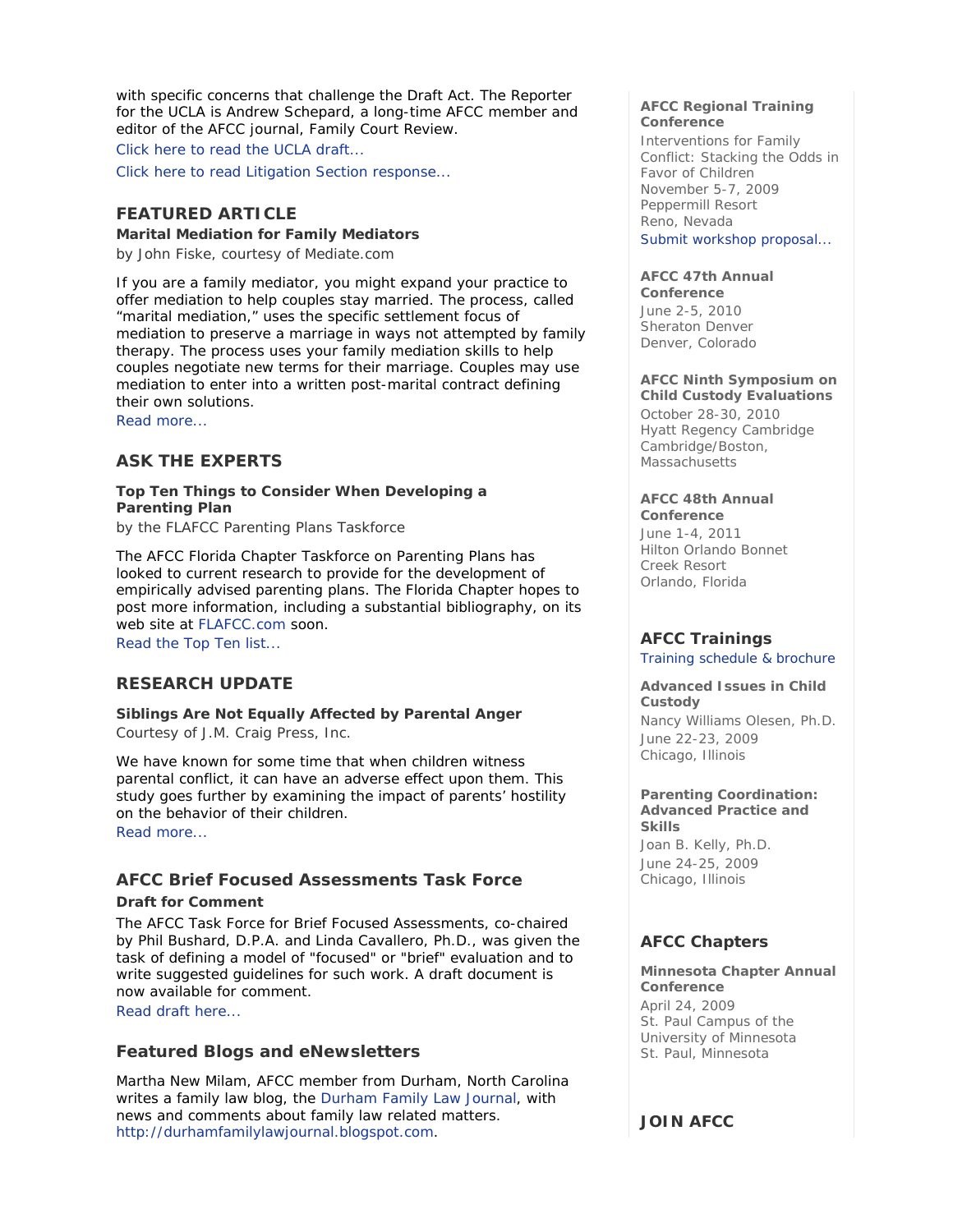If you write a family law blog or eNewsletter, please let AFCC know at editor@afccnet.org.

## **RECOMMENDED READING**

Jonathan Gould, Ph.D., AFCC member from Charlotte, North Carolina, recommends an article that examines changes in noncustodial parental involvement over the years: **Amato, P.R., Meyers, C.E., & Emery, R.E. (2009) Changes in Nonresident Father-Child Contact From 1976 to 2002,**  *Family Relations***, 58 (1) , 41-53.** Read abstract here...

Note: Paul Amato will be a plenary speaker at "Back to the Future or Full Steam Ahead? What Research *Really* Shows About Children and Divorce" at the AFCC 46th Annual Conference in New Orleans, May 28, 2009.

# **Decision-Making and Conflict Resolution in Child Welfare: Think Tank II Summary**

On May 28, 2008, Think Tank II was conducted at The Westin Bayshore in Vancouver, British Columbia, immediately prior to the commencement of the AFCC annual conference. Think Tank II is part of a continuing effort by a group of organizations and individuals engaged in sharing their knowledge, expertise, and wisdom on child welfare mediation and family group decisionmaking processes.

Click here for summary...

# **INTERNATIONAL NEWS**

**News From Across the Pond**  *by Karen Mackay, Chief Executive, Resolution, Kent, England* 

Spring has arrived in Britain, together with the G20 summit! Read more...

# **Conference of Interest**

The Future of Family Law Education presented by the Midwest Family Law Consortium, Friday, June 26, 2009, William Mitchell College of law, St. Paul, Minnesota.

Conference Web site...

# **Membership Notice**

## **Notice of Board Nominations and Bylaw Changes**

The AFCC Nominating Committee will be nominating members to the Board of Directors at the Membership Meeting at the Annual Conference on Saturday, May 30, 2009. The Board of Directors has approved changes to the bylaws, which will be voted on by the membership at the Membership Meeting. Read full notice...

Are you a member? Join or Renew...

AFCC offers member benefits that promote excellence in practice. View member benefits...

## **EMAIL UPDATE**

Subscribe, Unsubscribe or Update Your Email Address AFCC will never share, distribute or publicize your email address.

# **ABOUT AFCC eNEWS**

*AFCC eNEWS* is a monthly e-newsletter published by the Association of Family and Conciliation Courts (AFCC). *AFCC eNEWS* provides professionals with time sensitive and up-to-date topics including practice tips, research innovations and international news.

AFCC eNEWS archive...

## **Web Site Version:**

If you are having trouble viewing this email correctly, please view the Web site version by clicking here.

**Editor:**  Leslye Hunter editor@afccnet.org

AFCC welcomes your comments, questions or feedback. Please email the editor by clicking here.

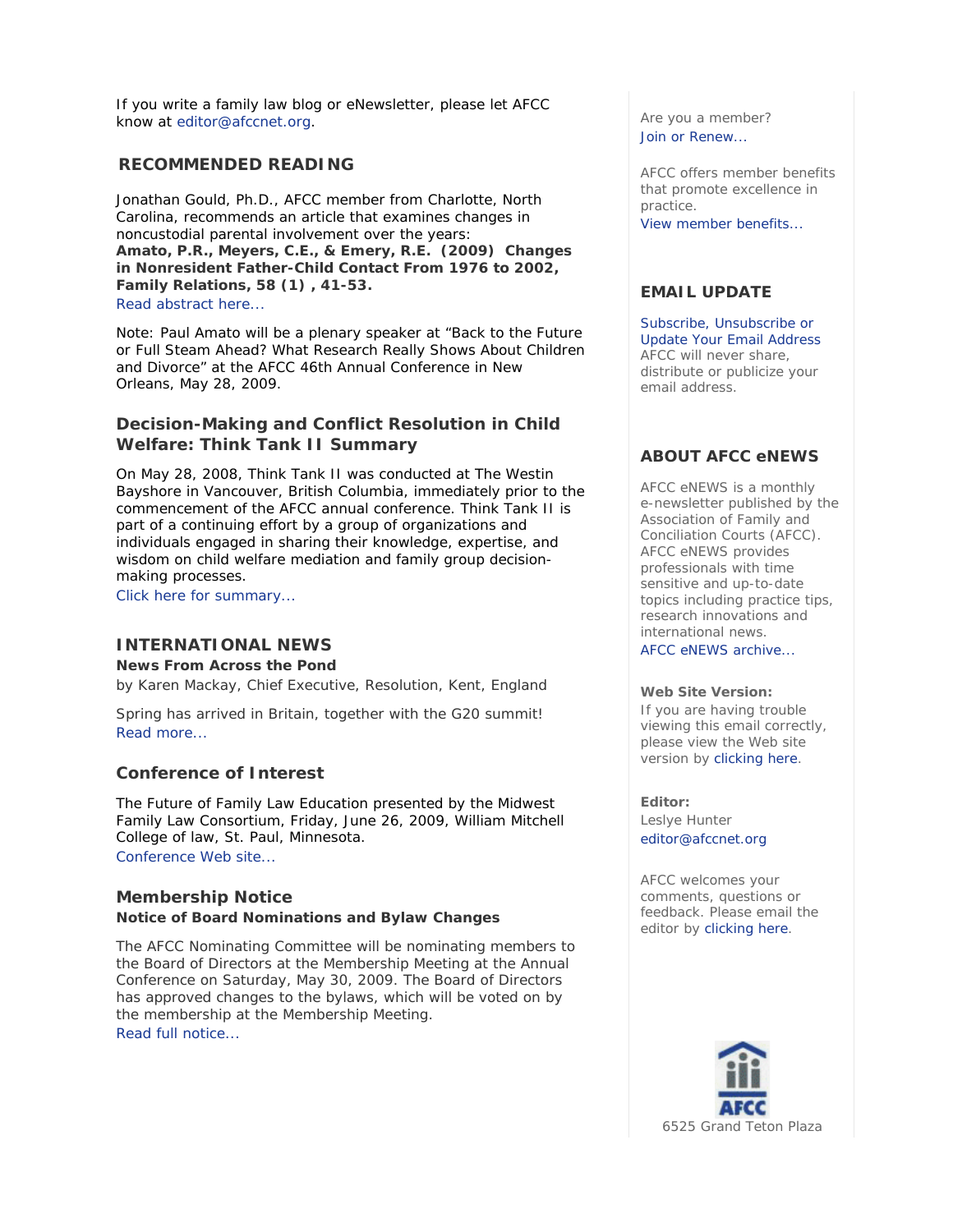Madison, WI 53719 Phone: 608.664.3750 Fax: 608.664.3751 www.afccnet.org

Professionals dedicated to improving the lives of children and families through the resolution of family conflict

.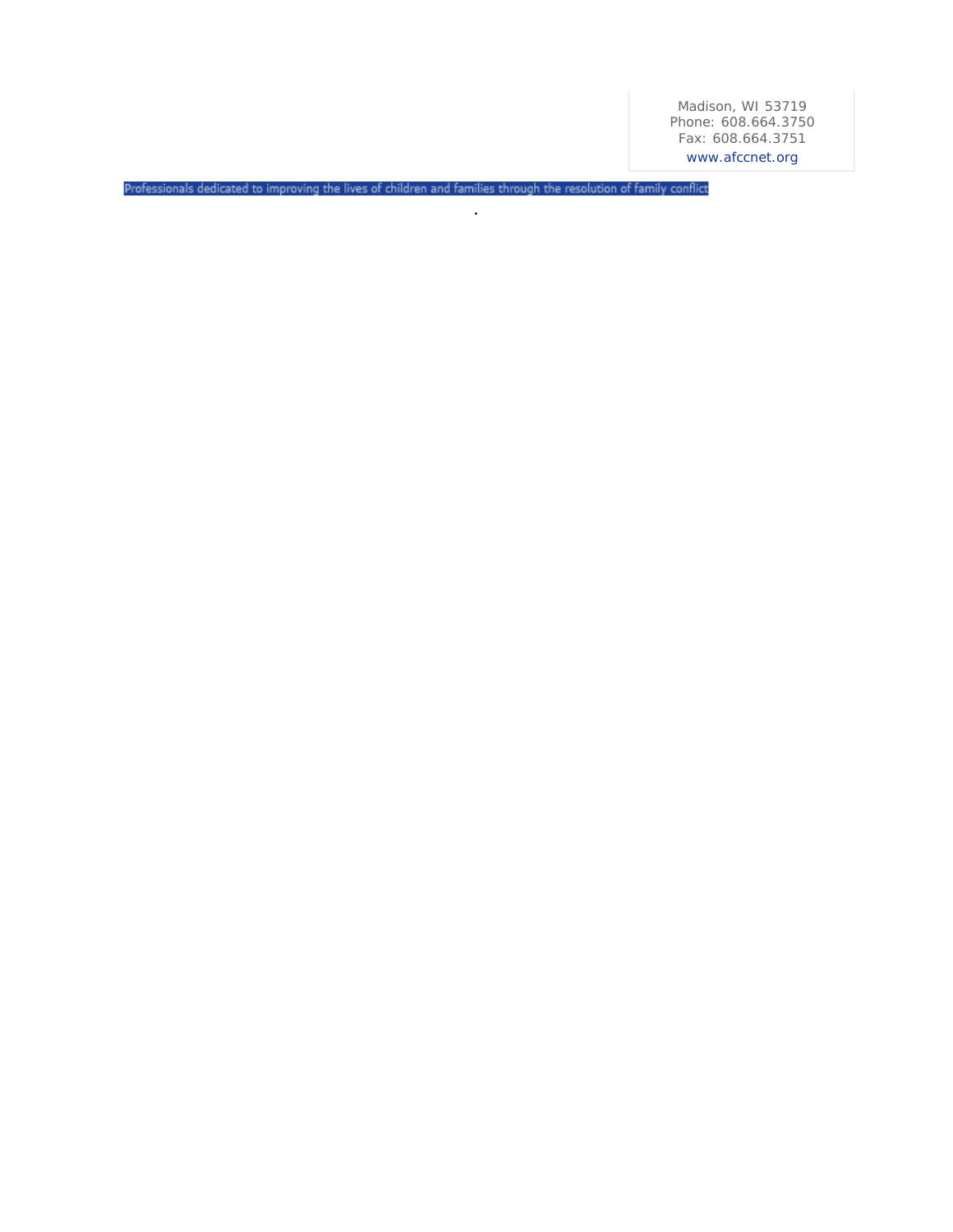



**Family Court Review** 

**AFCC Conference Audio** 

**AFCC News** 

- **Member Directory**
- **Member Resources**
- **Chapter Resources**

### **AFCC HOME**



**Siblings Are not Equally Affected by Parental Anger**  *Courtesy of J.M. Craig Press, Inc.*

*Richmond, M.K. and Stocker, C.M. [2008]. Longitudinal Associations Between Parents' Hostility and Siblings' Externalizing Behavior in the Context of Marital Discord. Journal of Family Psychology, 22, 231-240.*

We have known for some time that when children witness parental conflict, it can have an adverse effect upon them. This study goes further by examining the impact of parents' hostility on the behavior of their children. More specifically, the authors wanted to know whether there was a relationship between the level of hostility the children suffered and their subsequent acting out behavior. Also, they were interested in knowing whether there were varying levels of hostility directed at different children and if those children were differentially harmed.

The authors studied 116 intact families, each with at least two children. Eighty percent were Caucasian. Two siblings were evaluated when they were 8 and 10 years old and then again six years later. The parents completed a number of questionnaires and were observed interacting with each other.

The authors found that:

- The more parental hostility that children experienced, the more they were likely to act out as teens.

- Greater levels of parental hostility toward each other resulted in greater maternal hostility directed at children and adolescents.

- A parent's hostility toward a particular child continued between the two interviews.

- When parents were more hostile to one child than another, the targeted child exhibited more acting out behavior than did his/her sibling.

- The more a child acted out, the more hostile his/her parents became.

- When parents had a child who acted out, they tended to be more hostile toward both children. This trend was greater for mothers than for fathers.

#### **Critical Analysis**

The method employed in this study is strong. It was done over a relatively long period of time, and both parents and children were interviewed. Another major advantage was that rather than looking at extreme behaviors, which are easier to study, the authors examined behavior that is often considered to fall within the normal range. This makes the study all the more applicable for attorneys and MHPs working in family law where allegations of extreme behavior are less likely. In terms of disadvantages, the participants were all intact families, and they remained together throughout the course of the study. Therefore the findings may not apply to cases in which couples divorce.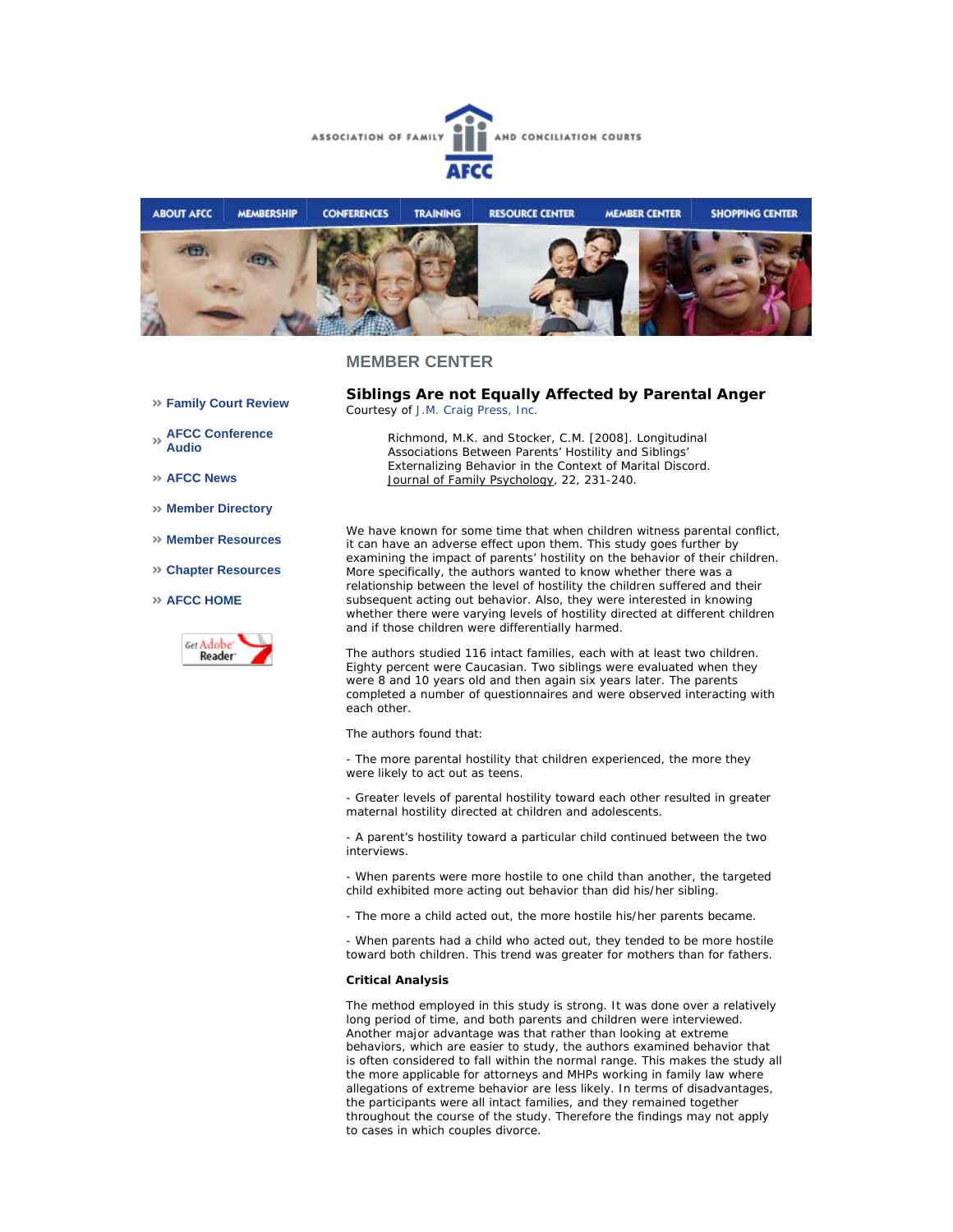#### **Recommendations**

This article raises troubling questions regarding situations in which a child may be the target of his mother's or father's anger. Sadly, this study tells us not only that such behavior is not unusual but also that it may persist over long periods of time. As a result, CCEs should take accusations of differential child treatment seriously and be skeptical when parents claim they have changed their behavior.

A second troubling finding from this study is that while both parents seem to take their aggression out on their children, mothers appear more likely to do so than fathers. We were surprised by this finding and do not have a ready explanation for it. When such information comes to our attention, we are inclined to avoid making recommendations and wait for further research.

We noted above that when parents had an acting out child, they tended to be more hostile toward both children. This finding helps us to remember that children's behavior may not always be a reaction to mistreatment, and when parents respond, albeit inappropriately, there may be reasons for doing so that call for further investigation.

*For this as well as other valuable research visit J.M. Craig Press online at www.jmcraig.com or call (877) 960-1474. AFCC members receive a 25% discount on all J.M. Craig Products.*

J.M. Craig Press, Inc., 12810 Hillcrest Road, Suite 217 Dallas, TX 75230 (972) 960-1472 or (877) 960-1474

*Copyright © 1999 - 2008 J.M. Craig Press, Inc.*

6525 Grand Teton Plaza, Madison, WI 53719 Phone 608.664.3750 Fax 608.664.3751 afcc@afccnet.org www.afccnet.org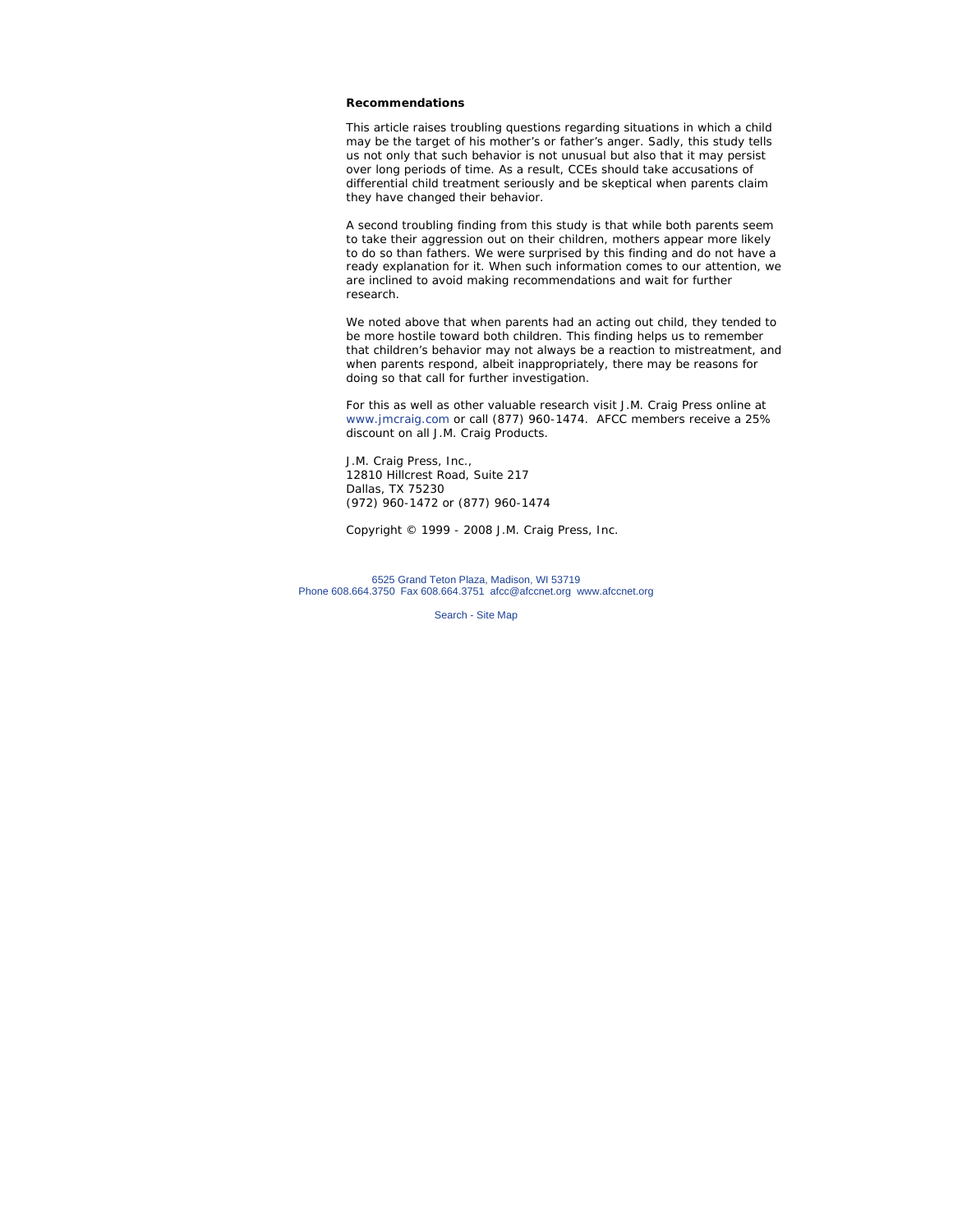



- **Family Court Review**
- **AFCC Conference Audio**
- **AFCC News**
- **Member Directory**
- **Member Resources**
- **Chapter Resources**

### **AFCC HOME**



## **News From Across the Pond**

*by Karen Mackay, Chief Executive, Resolution, Kent, England*

Spring has arrived in Britain, together with the G20 summit! We were delighted to welcome the First Families from around the world. The credit crunch and its effects on families was high on everyone's agenda. The first place that the credit crunch is experienced is in our families and Resolution's members as family lawyers are in the front line of dealing with the effects of the credit crunch on family life. As the effects of redundancy, job losses and debt impact on individuals, they all have their affect on people's ability to keep their families together.

The first credit crunch judgement has just been published: Mr. Myerson a former fund manager applied for a variation in his ancillary relief order on the grounds that his substantial shareholdings and properties, valued at £25.8 million at the original hearing, had been significantly reduced because of the drop in the share value. Originally, the order was to pay Mrs. Myerson £11 million (43% of the family's assets). Mr. Myerson argued that his assets had dropped to a value of £12.7 million.

The court rejected the application for a variation. The court could set aside an ancillary relief order on the grounds of a dramatic subsequent event, but did not hold that natural processes of price fluctuation met the test. The court also held that Mr. Myerson had agreed to an asset division whereby he kept his shareholding in his company and stood to gain as well as lose in years ahead. The court took the view that when a businessman takes a speculative position, the court should not relive him of the consequences of his speculation when that speculation does not go in his favour. Mr. Myerson is considering whether to appeal the decision.

In smaller money cases, Resolution's members are coming across an increasing phenomenon: the couple living apart under the same roof. When one of the main assets of the marriage is the matrimonial home and that home cannot be sold, couples are having to find ways around the difficulty. Some lawyers are reporting an increase of younger people who are returning home to live with their parents, while they wait out the credit crunch and can finally sell the matrimonial home. Others are dividing up the space and living apart together. Couples and their lawyers are having to come up with increasingly creative ways of handling splits where property forms one of the main assets of the family.

Where a financial division is not possible because of the credit crunch, alternatives to the court process also have to be found. An unenforceable court order does no one any favours. In this environment, alternative dispute resolution is more and more coming into its own. Mediation, although established for more than 30 years, still only reaches a minority of couples. Estimates range around the 10-20% figure.

Collaborative law has taken off big time in this jurisdiction, with 1,300 trained collaborative lawyers.

Resolution recently published some research on how collaborative law is working in England and Wales. The research talked to lawyers and their clients about the collaborative process. Although the numbers were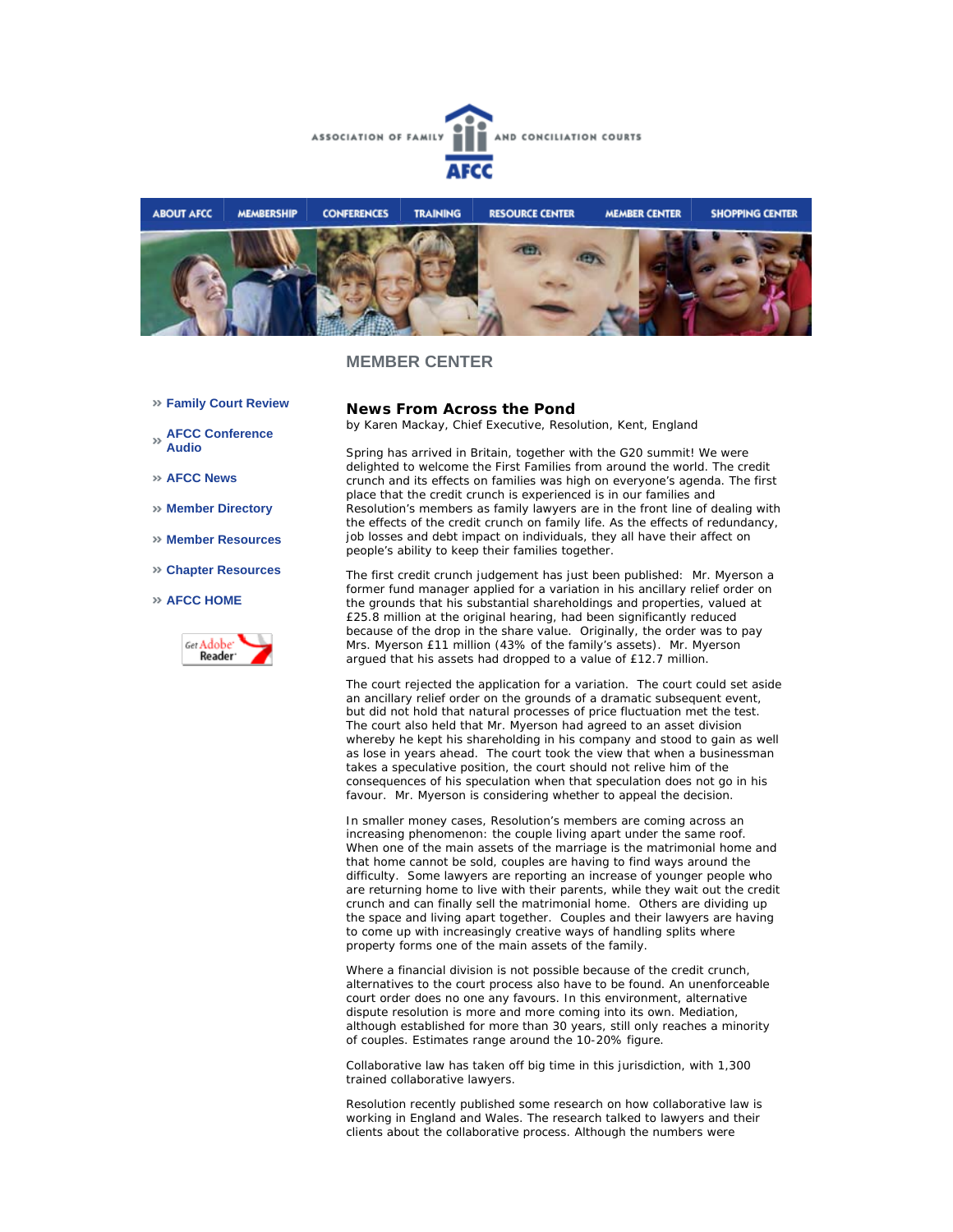relatively small, lawyers and their clients were largely positive about the benefits of collaborative law. A summary of the research can be found on Resolution's Web site: http://www.resolution.org.uk.

In some jurisdictions, arbitration is available in family disputes, but not, to date, in England and Wales. Resolution has been working with the Chartered Institute of Arbitrators in England to develop arbitration training for very experienced family lawyers. We hope to run a scheme as a pilot later this year, to see if arbitration is something family clients may want to take up.

This new scheme and our collaborative research, as well as other methods of alternative dispute resolution, will be showcased at Resolution's international Alternatives to Court conference in London on 4th July. We hope to welcome delegates from the UK, Europe, North America and Australia and New Zealand. The conference will be looking at new ways to help separating couples resolve their disputes outside court and will give delegates the opportunity to share their ADR experiences with an international community. Nancy Cameron, President of the International Academy of Collaborative Practitioners, will be the keynote speaker.

Details of the conference can be found on Resolution's Web site: http://www.resolution.org.uk.

We hope to welcome AFCC members to London for this conference and to share experiences, skills and to get to know each other!

6525 Grand Teton Plaza, Madison, WI 53719 Phone 608.664.3750 Fax 608.664.3751 afcc@afccnet.org www.afccnet.org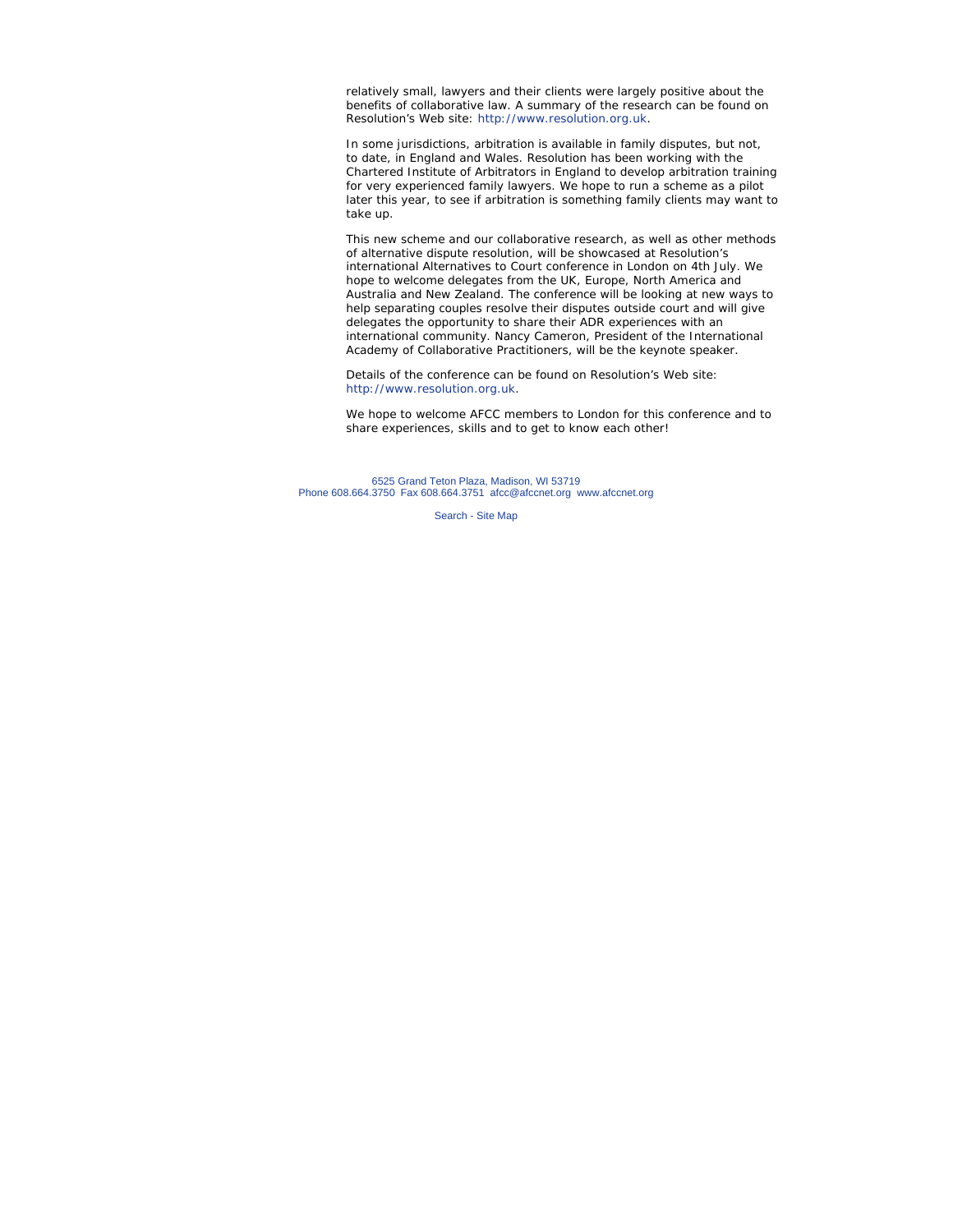



**RECOMMENDED READING** 

### **Family Court Review**

- **AFCC Conference Audio**
- **AFCC News**
- **Member Directory**
- **Member Resources**
- **Chapter Resources**

### **AFCC HOME**



*Amato, P.R., Meyers, C.E., & Emery, R.E. (2009) Changes in Nonresident Father-Child Contact From 1976 to 2002, Family Relations, 58 (1) , 41-53.* 

**Changes in Nonresident Father-Child Contact From 1976 to 2002**

#### *Abstract*

*To study changes in nonresident father contact since the 1970s, we pooled data from 4 national surveys: the National Survey of Children (1976), the National Survey of Families and Households (1987 – 1988), the National Longitudinal Survey of Youth (1996), and the National Survey of America's Families (2002). On the basis of mothers' reports, levels of contact rose significantly across surveys. Paying child support and having a nonmarital birth were strongly related to contact frequency. The increase in contact may be beneficial in general but problematic if it occurs within the context of hostile interparental relationships. Because nonresident fathers are having more contact with their children now than in the past, an increasing need exists for practitioners to help parents find ways to separate their former romantic roles from their ongoing parental roles and to develop at least minimally cooperative coparental relationships.* 

6525 Grand Teton Plaza, Madison, WI 53719 Phone 608.664.3750 Fax 608.664.3751 afcc@afccnet.org www.afccnet.org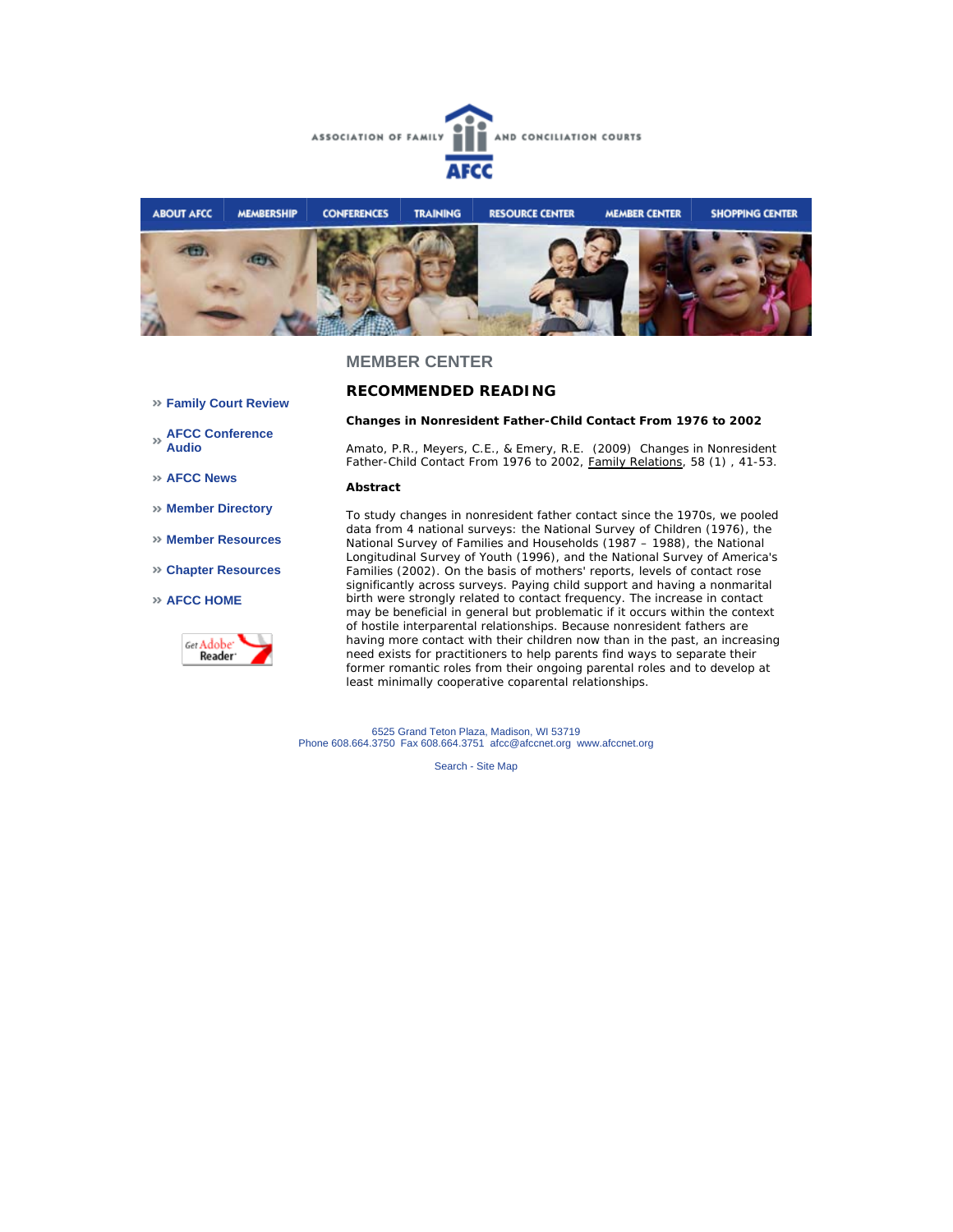



- **Family Court Review**
- **AFCC Conference Audio**
- **AFCC News**
- **Member Directory**
- **Member Resources**
- **Chapter Resources**

#### **AFCC HOME**



**Notice of Board Nominations and Bylaw Changes**

The AFCC Nominating Committee will be nominating members to the Board of Directors at the Membership Meeting at the Annual Conference, May 30, 2009. The Board of Directors has approved changes to the bylaws, which will be voted on by the membership at the Membership Meeting.

At the AFCC membership meeting on May 30, 2009, the following individuals will be nominated to the Board of Directors, for their full threeyear term beginning July 1, 2009 and concluding June 30, 2012:

Dr. Matthew Sullivan, Palo Alto, CA Hon. R. John Harper, London, Ontario Ms. Andrea Clark, St. Louis, MO

The Board of Directors Executive Committee is elected by the Board of Directors. For information purposes, the following individuals have been nominated for positions on the Executive Committee:

> President: Hon. Emile Kruzick, Orangeville, Ontario President Elect: Robert M. Smith, Windsor, CO Vice President: Linda Fieldstone, Miami, FL Secretary: Arnold Shienvold, Harrisburg, PA Treasurer: Richard Altman, Napoleon, OH

#### AFCC Nominating Committee:

Hon. William C, Fee, Chair Hon. George Czutrin Hon. Denise McColley Prof. Andrew Schepard Hon. Arline Rotman (ret.)

#### **Bylaws Amendments**

The following changes are proposed to the Bylaws of AFCC. These proposed changes will be voted on by the membership at the Annual Membership Meeting scheduled for 8:00am, May 30, 2009 at the Sheraton New Orleans in New Orleans, Louisiana.

#### **1. The mission statement of the Association is updated to reflect the current mission of the association as follows:**

AFCC is an interdisciplinary, international association of professionals dedicated to improving the lives of children and families through the resolution of family conflict.

AFCC promotes a collaborative approach to serving the needs of children among those who work in and with family law systems, encouraging education, research and innovation and identifying best practices. Its membership includes judges, lawyers, mediators, mental health professionals, academics, researchers, court administrators and public policy makers.

To further its mission and serve its members, AFCC: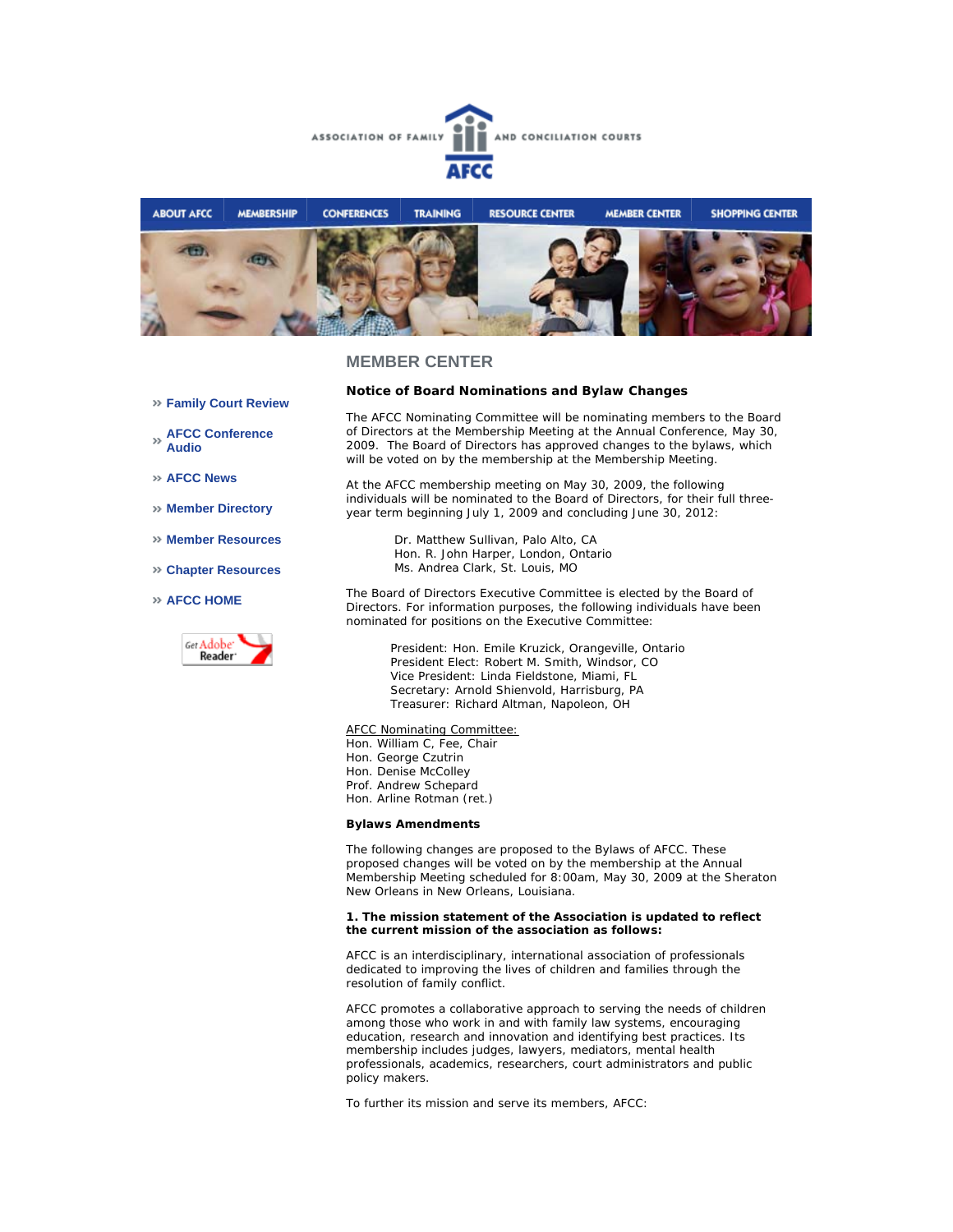-Creates forums and networks that enable professionals to share information, ideas and experiences, identify trends and shape constructive change;

-Provides continuing education through conferences and workshop;

-Advocates for innovation and change in the court and legal systems called upon to serve children and families in conflict;

-Publishes the Family Court Review and other regular bulletins;

-Identifies and disseminates standards of practice and model strategies;

-Disseminates research;

-Supports a network of state and provincial chapters aligned with the mission and goals of AFCC; and;

-Collaborates with other organizations to achieve its goals.

**2. All references to the governance transition of 2001 are proposed to be stricken.**

**3. All references to the AFCC Advisory Committee are proposed to be stricken.**

6525 Grand Teton Plaza, Madison, WI 53719 Phone 608.664.3750 Fax 608.664.3751 afcc@afccnet.org www.afccnet.org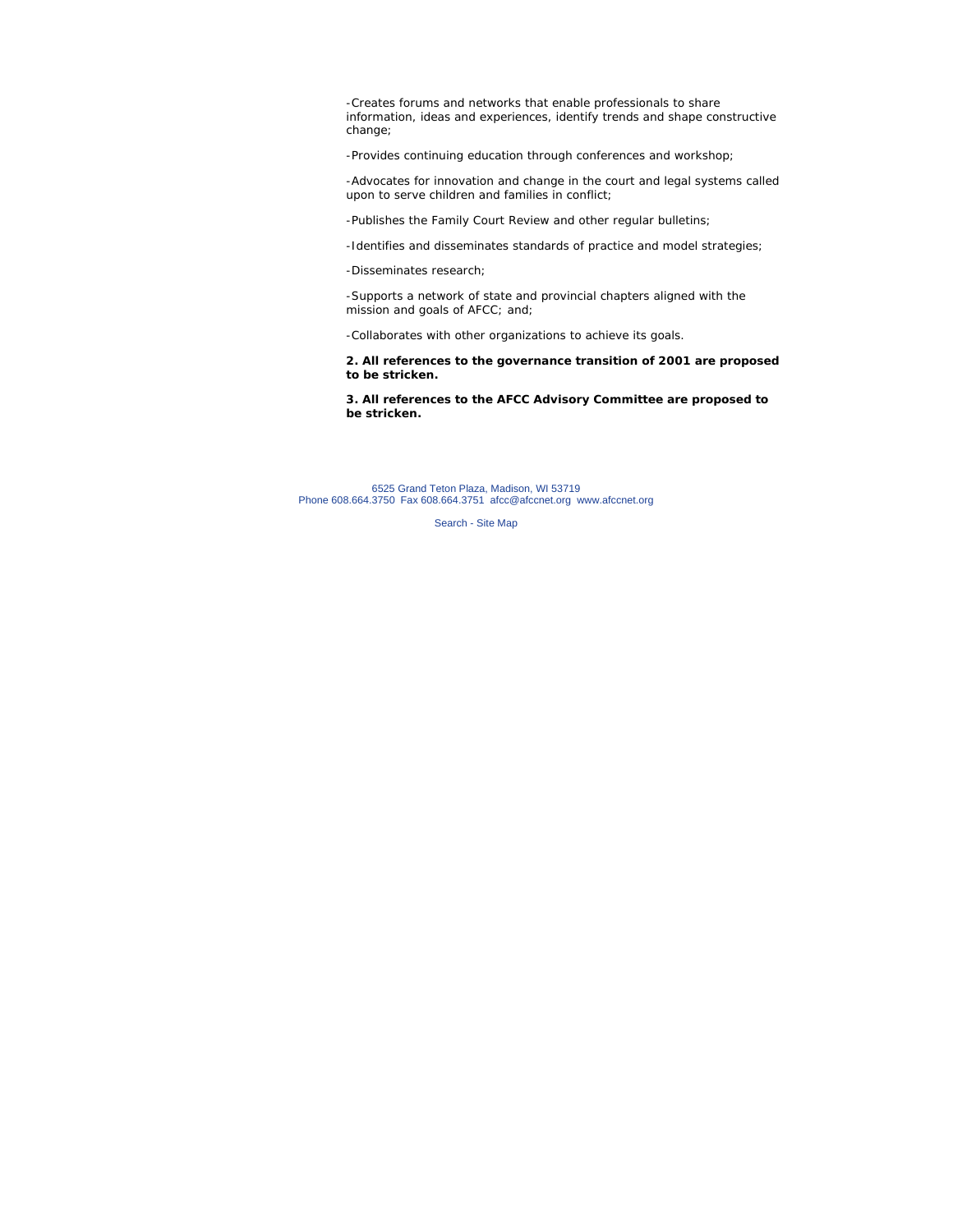



## **ASK THE EXPERTS**

#### **Top Ten Things to Consider When Developing a Parenting Plan** *by the FLAFCC Parenting Plans Taskforce\**

The AFCC Florida Chapter Taskforce on Parenting Plans has looked to current research to provide for the development of empirically advised parenting plans. The Florida Chapter hopes to post more information, including a substantial bibliography, on its web site at FLAFCC.com soon.

#### **1. There Is No One Size Fits All Parenting Plan**

Parenting plans should be constructed to meet the unique needs of each family and each family member.

### **2. Children's Developmental Needs Must Be Considered**

Children of different ages need and benefit from different parenting arrangements. Parenting plans need to include time-sharing arrangements that reflect children's developmental needs and individual requirements as much as possible. As children get older, these time-sharing arrangements will need to be more flexible.

### **3. Children Grow and Families Change**

A good parenting plan takes into account developmental changes as children grow and life cycle events that will occur in the lives of their parents. Parenting plans should not be static, and should anticipate the need for adjustments to the parenting plan in order to avoid potential conflict when these changes occur.

### **4. The Best Parent Is Two Parents**

When parents construct their plans, it expresses their acknowledgement that both parents, whenever reasonably possible, are important to their children. Children retain the feeling of family when they have pleasant, free access to both parents and both extended families. The best plan allows ample time for each parent to develop meaningful ongoing relationships with their children.

#### **5. Maximize Relationships**

The disrupting effect of divorce or parental separation can have profound consequences for children. Children are likely to feel more secure and experience less disruption in their lives when allowed to remain in safe, consistent, supportive, and familiar environments. A good parenting plan encourages the relationships that existed between children and others that were established before the divorce or parental separation.

#### **6. Minimize Loss**

Children often experience a series of significant losses as a result of their family's changing structure. They may lose their home, familiar schools, access to friends, access to extended family members, regular contact with a pet, and daily access to a parent. Parenting plans that anticipate these changes and minimize losses for their children can be very beneficial.

#### **7. Protect Children from Conflict**

It is well documented that children are harmed when exposed to the conflict between their parents. A good parenting plan builds in structures to avoid children's exposure to parental discord. Some parenting plans may help increase the level of cooperation between parents and other plans

- **Family Court Review**
- **AFCC Conference Audio**
- **AFCC News**
- **Member Directory**
- **Member Resources**
- **Chapter Resources**

### **AFCC HOME**